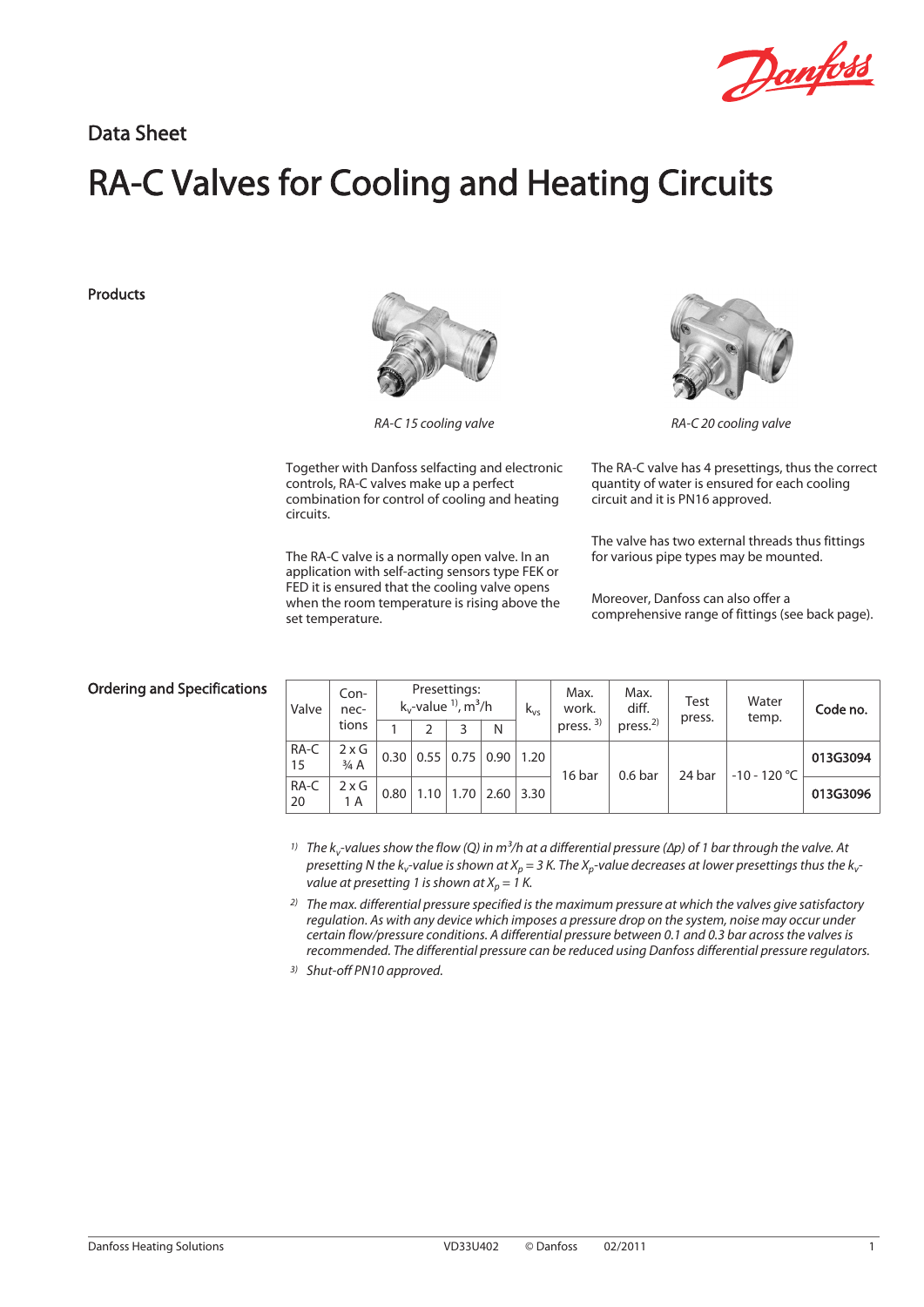| <b>Data Sheet</b>                              | RA-C Valves for Cooling and Heating Circuits                                                                                                                                                                                                                                                                                                  |                                                 |                                                                                                 |                                                                                                                                                      |
|------------------------------------------------|-----------------------------------------------------------------------------------------------------------------------------------------------------------------------------------------------------------------------------------------------------------------------------------------------------------------------------------------------|-------------------------------------------------|-------------------------------------------------------------------------------------------------|------------------------------------------------------------------------------------------------------------------------------------------------------|
| Presetting                                     | With the valve body type RA-C the calculated<br>setting can be set easily and exactly without<br>using special tools:<br>• remove the protective cap or sensor<br>element,<br>• raise the setting ring,<br>- turn the scale on the setting ring until the<br>required scale value faces the reference<br>mark,<br>- release the setting ring. |                                                 |                                                                                                 |                                                                                                                                                      |
|                                                | The presetting can be set at the values: $1 - 2 - 3$<br>and N. At setting N, the valve is completely open.<br>A setting in the shaded areas should be avoided.<br>When the sensor element is mounted, the<br>presetting is hidden, and is thus protected<br>against alteration.                                                               |                                                 |                                                                                                 |                                                                                                                                                      |
|                                                | 1. Presetting range                                                                                                                                                                                                                                                                                                                           |                                                 |                                                                                                 |                                                                                                                                                      |
| <b>Pressure and Noise</b><br><b>Conditions</b> | Special demands are made on the various<br>components of the system. This is due to water<br>temperature conditions, the chosen pipe types<br>and pipe dimensions of both chilled ceilings and<br>fancoils/induction units and the structure of the<br>cooling circuits.                                                                      | correspond to these demands, no matter<br>used. | The RA-C valve has especially been designed to<br>whether selfacting or electronic controls are |                                                                                                                                                      |
|                                                | In chilled ceilings and fancoils/induction-units<br>relatively large differential pressure and water<br>flow are often used compared to normal heating<br>systems. This may lead to noise nuisance.                                                                                                                                           |                                                 |                                                                                                 |                                                                                                                                                      |
| Design                                         | <b>RA-C15</b><br>DANFOSS<br>A13G1786.10.10<br>6 7<br>5<br>8                                                                                                                                                                                                                                                                                   | <b>RA-C20</b><br>DANFOSS<br>A1301855.10.10      | 5 6 7                                                                                           | 1. Gland seal<br>2. O-ring<br>3. Pressure pin<br>4. Seal<br>5. Regulation spring<br>6. Presetting bush<br>7. Valve body<br>8. k <sub>v</sub> -nozzle |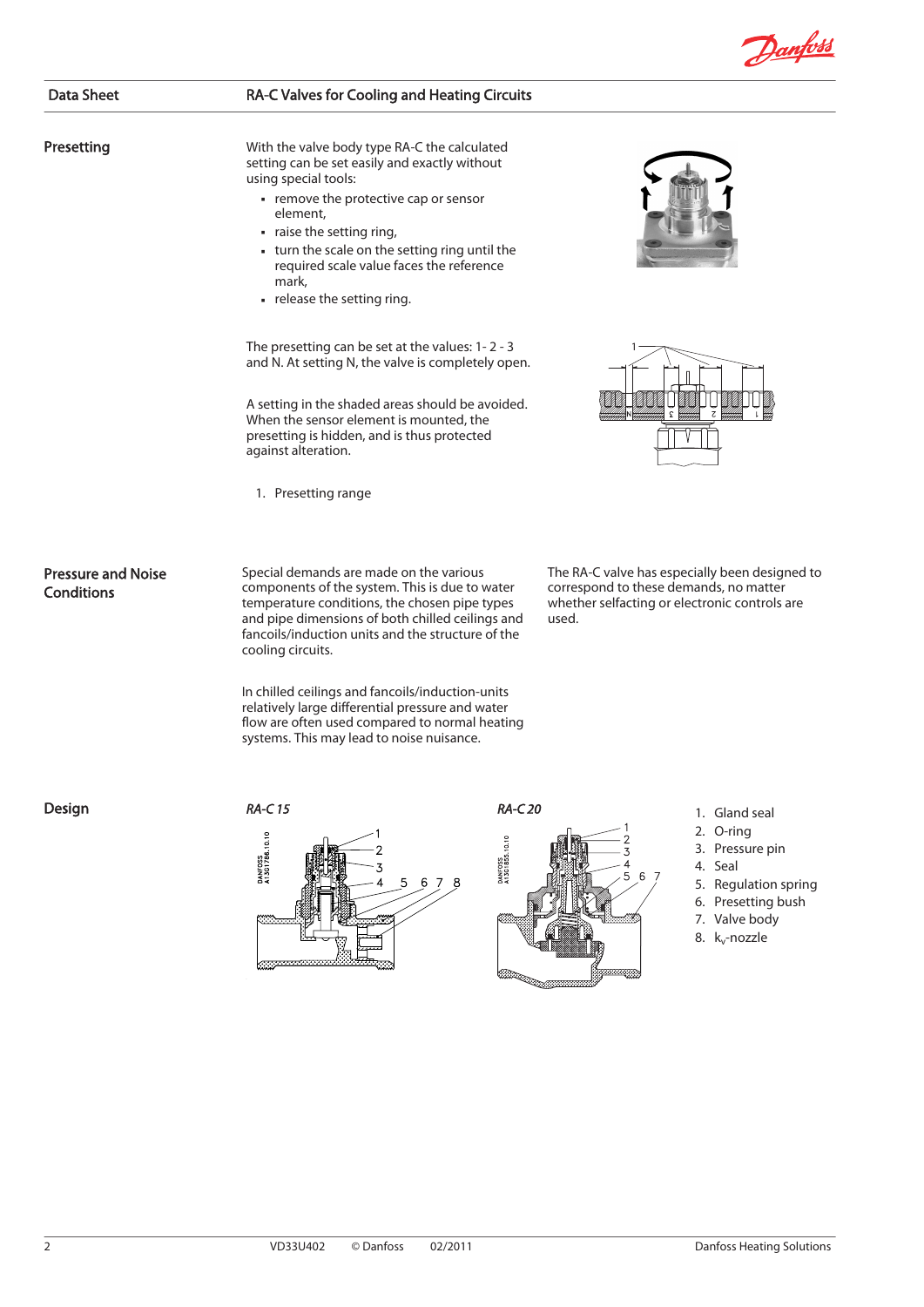

# Data Sheet RA-C Valves for Cooling and Heating Circuits

# Dimensions *RA-C 15*





# *Materials in contact with water*

| Valve body and other<br>metal parts | Corrosion resistant<br>brass |
|-------------------------------------|------------------------------|
| Spindle                             | Corrosion resistant<br>brass |
| Throttle nozzle                     | <b>PPS</b>                   |
| O-ring                              | <b>EPDM</b>                  |
| Valve cone                          | <b>NBR</b>                   |
| Gland seal pressure pin             | Chrome steel                 |
| k <sub>v</sub> -nozzle              | PP                           |



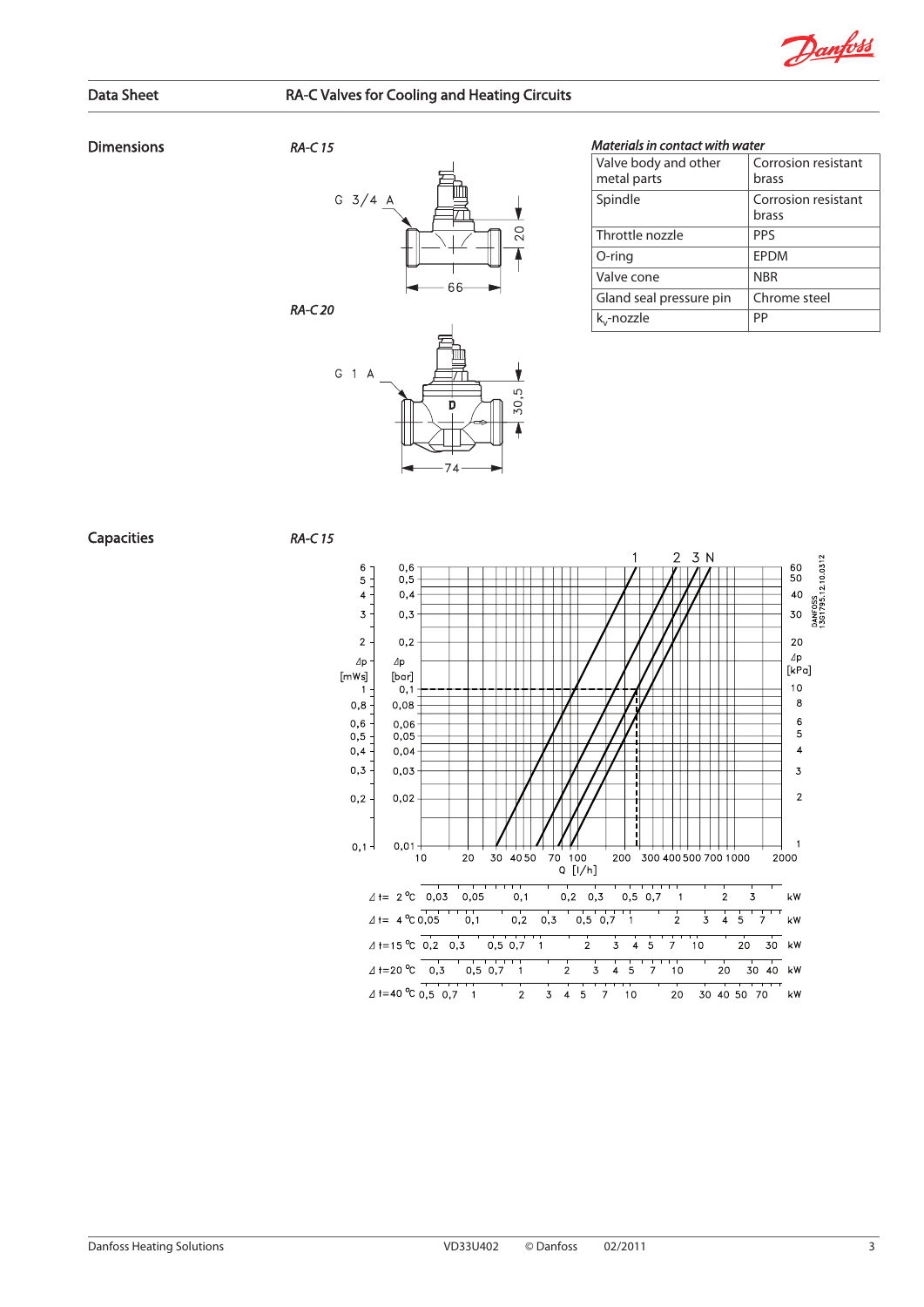

#### *RA-C 20*



#### *Sizing example, chilled ceiling*

| Cooling demand:            | $\Phi = 0.55$ kW                        |
|----------------------------|-----------------------------------------|
| System temperature rise:   | $\Delta t = 2 \degree C$                |
| Differential pressure:     | $\Delta p = 0.1$ bar                    |
| Calculated water quantity: | 550<br>$= 237$ $1/h$<br>$2 \times 1$ 16 |

*The setting is found in the capacity diagramme: RA-C 15: Presetting value 3*

*RA-C 20: Presetting value 1*

*Capacities with P-band between 1 and 3 K.*

# Accessories: Compression Fittings

# *Compression fittings for PEX plastic tubing*

Compression fittings are for connecting Danfoss valves to circuits in heating systems only. Compression fittings are used for connecting PEX plastic tubings in accordance with DIN 16892/16893.

Maximum operating pressure and temperature are given by the tubing manufacturer. However, 10 bar and 95° C must not be exceeded. One set consists of one olive, one supporting bush and one union nut. *External thread Internal thread*



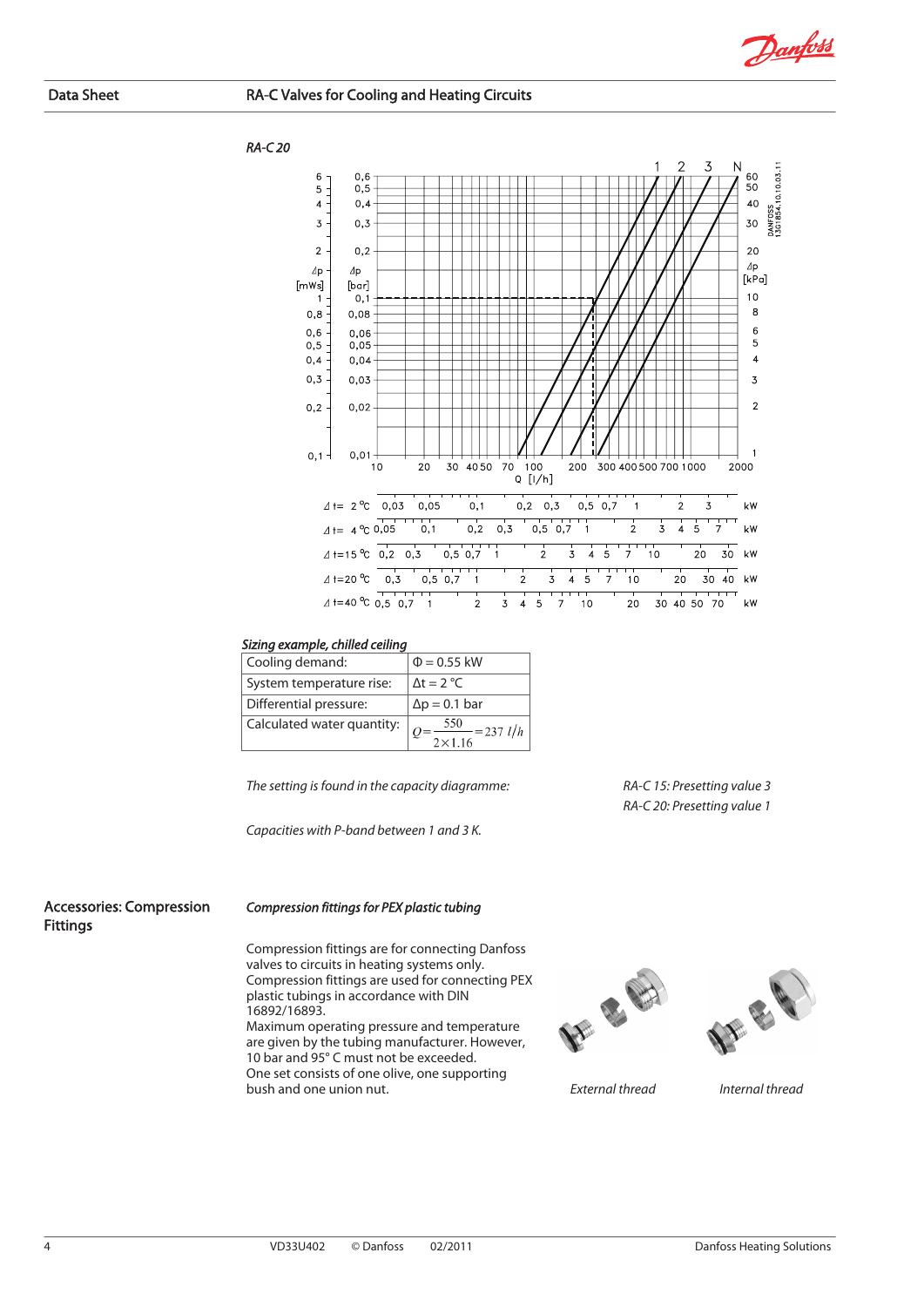# Data Sheet RA-C Valves for Cooling and Heating Circuits

| For PEX plastic<br>tubing<br>Connection | Tube dimension     | Max. working<br>pressure | Test pressure | Max. flow<br>temperature | Code no. |
|-----------------------------------------|--------------------|--------------------------|---------------|--------------------------|----------|
|                                         | $12 \times 2$ mm   | 6 bar                    | 10 bar        | 95 °C                    | 013G4152 |
|                                         | $13 \times 2$ mm   | 6 bar                    | 10 bar        | 95 °C                    | 013G4153 |
|                                         | $14 \times 2$ mm   | 6 bar                    | 10 bar        | 95 °C                    | 013G4154 |
|                                         | $15 \times 2.5$ mm | 6 bar                    | 10 bar        | 95 °C                    | 013G4155 |
|                                         | $16 \times 1.5$ mm | 6 bar                    | 10 bar        | 95 °C                    | 013G4157 |
| G 34", internal thread                  | $16 \times 2$ mm   | 6 bar                    | 10 bar        | 95 °C                    | 013G4156 |
|                                         | $16 \times 2.2$ mm | 6 bar                    | 10 bar        | 95 °C                    | 013G4163 |
|                                         | 17x2mm             | 6 bar                    | 10 bar        | 95 $°C$                  | 013G4162 |
|                                         | $18 \times 2$ mm   | 6 bar                    | 10 bar        | 95 °C                    | 013G4158 |
|                                         | $18 \times 2.5$ mm | 6 bar                    | 10 bar        | 95 °C                    | 013G4159 |
|                                         | $20 \times 2$ mm   | 6 bar                    | 10 bar        | 95 °C                    | 013G4160 |
|                                         | 20 x 2.5 mm        | 6 bar                    | 10 bar        | 95 °C                    | 013G4161 |

### *Compression fittings for Alupex tubing*

Compression fittings are for connecting Danfoss valves to circuits in heating systems only. When connecting circuits with compression fittings for Alupex tubing, always observe the maximum operating pressure and temperature which are given by the tubing manufacturer. However, 10 bar and 95° C must not be exceeded.



One set consists of one olive, one supporting bush, one insulation washer and one union nut. *External thread Internal thread*

Danfoss

| For Alupex tubing<br>Connection | Tube dimension     | Max. working<br>pressure | Test pressure | Max. flow<br>temperature | Code no. |
|---------------------------------|--------------------|--------------------------|---------------|--------------------------|----------|
|                                 | $12 \times 2$ mm   | 6 bar                    | 10 bar        | 95 $°C$                  | 013G4182 |
|                                 | $14 \times 2$ mm   | 6 bar                    | 10 bar        | 95 $°C$                  | 013G4184 |
|                                 | $15 \times 2.5$ mm | 6 bar                    | 10 bar        | 95 $°C$                  | 013G4185 |
| $G \frac{3}{4}$ , internal      | $16 \times 2$ mm   | 6 bar                    | 10 bar        | 95 $°C$                  | 013G4186 |
| thread                          | 16 x 2.25 mm       | 6 bar                    | 10 bar        | 95 $°C$                  | 013G4187 |
|                                 | $18 \times 2$ mm   | 6 bar                    | 10 bar        | 95 $°C$                  | 013G4188 |
|                                 | $20 \times 2$ mm   | 6 bar                    | 10 bar        | 95 $°C$                  | 013G4190 |
|                                 | $20 \times 2.5$ mm | 6 bar                    | 10 bar        | 95 °C                    | 013G4191 |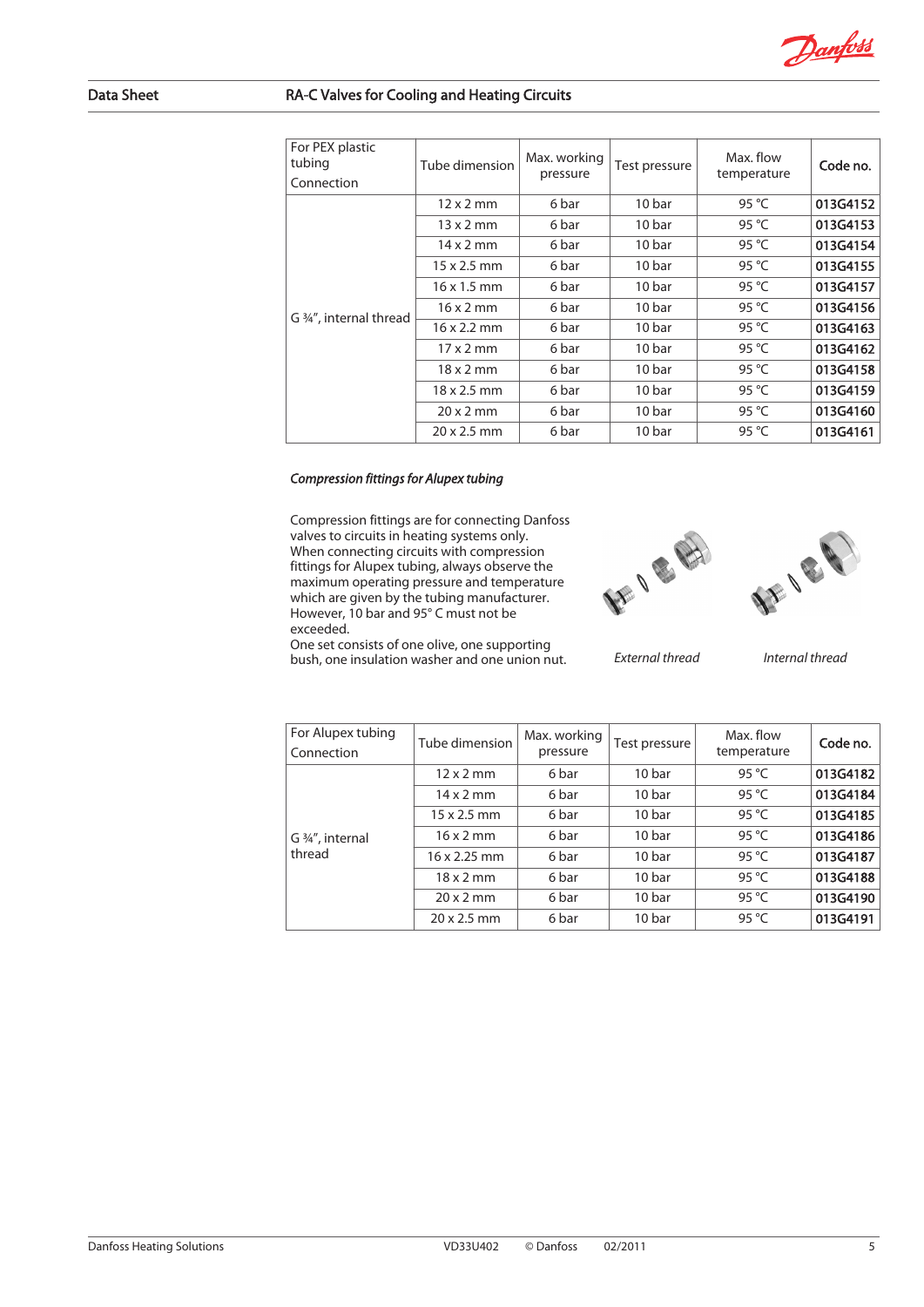Danfoss

# Data Sheet RA-C Valves for Cooling and Heating Circuits

# *Compression fittings for steel and copper tubing*

Compression fittings are for connecting Danfoss valves to circuits in heating systems only. Compression fittings are used for connecting steel and copper pipes in accordance with DIN 1786/2391.

One set consists of one olive and one union nut. It is recommended to use supporting bushes with soft pipes. *External thread Internal thread*





| For steel and<br>copper tubing<br>Connection | Tube<br>dimension | Max. working<br>pressure | Test pressure | Max. flow<br>temperature | Code no. |
|----------------------------------------------|-------------------|--------------------------|---------------|--------------------------|----------|
|                                              | $10 \text{ mm}$   | 16 bar                   | 24 bar        | 120 $\degree$ C          | 013G4120 |
|                                              | $12 \text{ mm}$   | 16 bar                   | 24 bar        | 120 °C                   | 013G4122 |
| $G \frac{3}{4}$ , internal                   | 14 mm             | 16 bar                   | 24 bar        | 120 °C                   | 013G4124 |
| thread                                       | $15 \text{ mm}$   | 16 bar                   | 24 bar        | 120 °C                   | 013G4125 |
|                                              | $16 \text{ mm}$   | 16 bar                   | 24 bar        | 120 $\degree$ C          | 013G4126 |
|                                              | $18 \text{ mm}$   | 16 bar                   | 24 bar        | 120 °C                   | 013G4128 |
| $G1$ "                                       | $18 \text{ mm}$   | 16 bar                   | 24 bar        | 120 °C                   | 013U0134 |
|                                              | $22 \text{ mm}$   | 16 bar                   | 24 bar        | 120 °C                   | 013U0135 |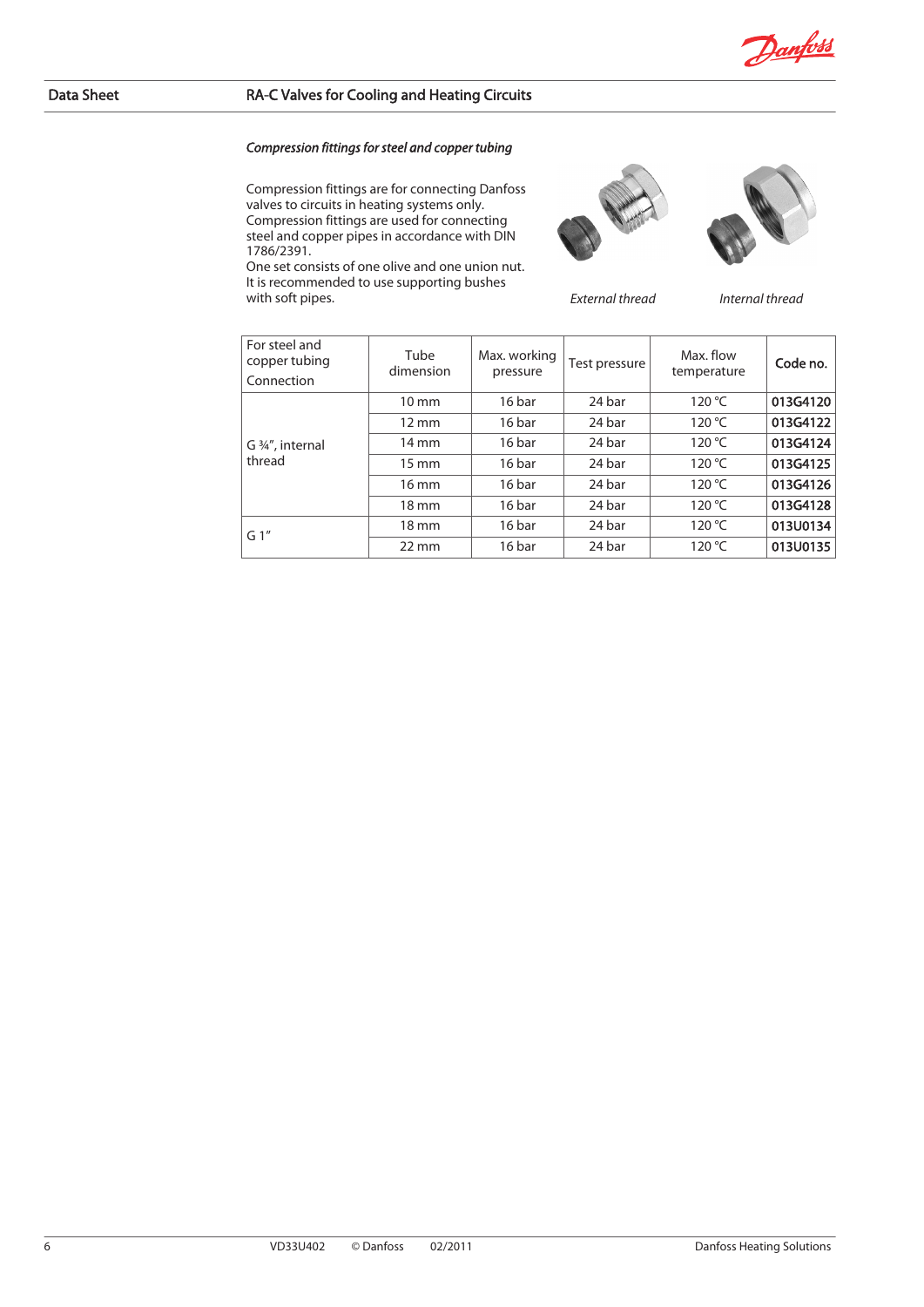

Danfoss